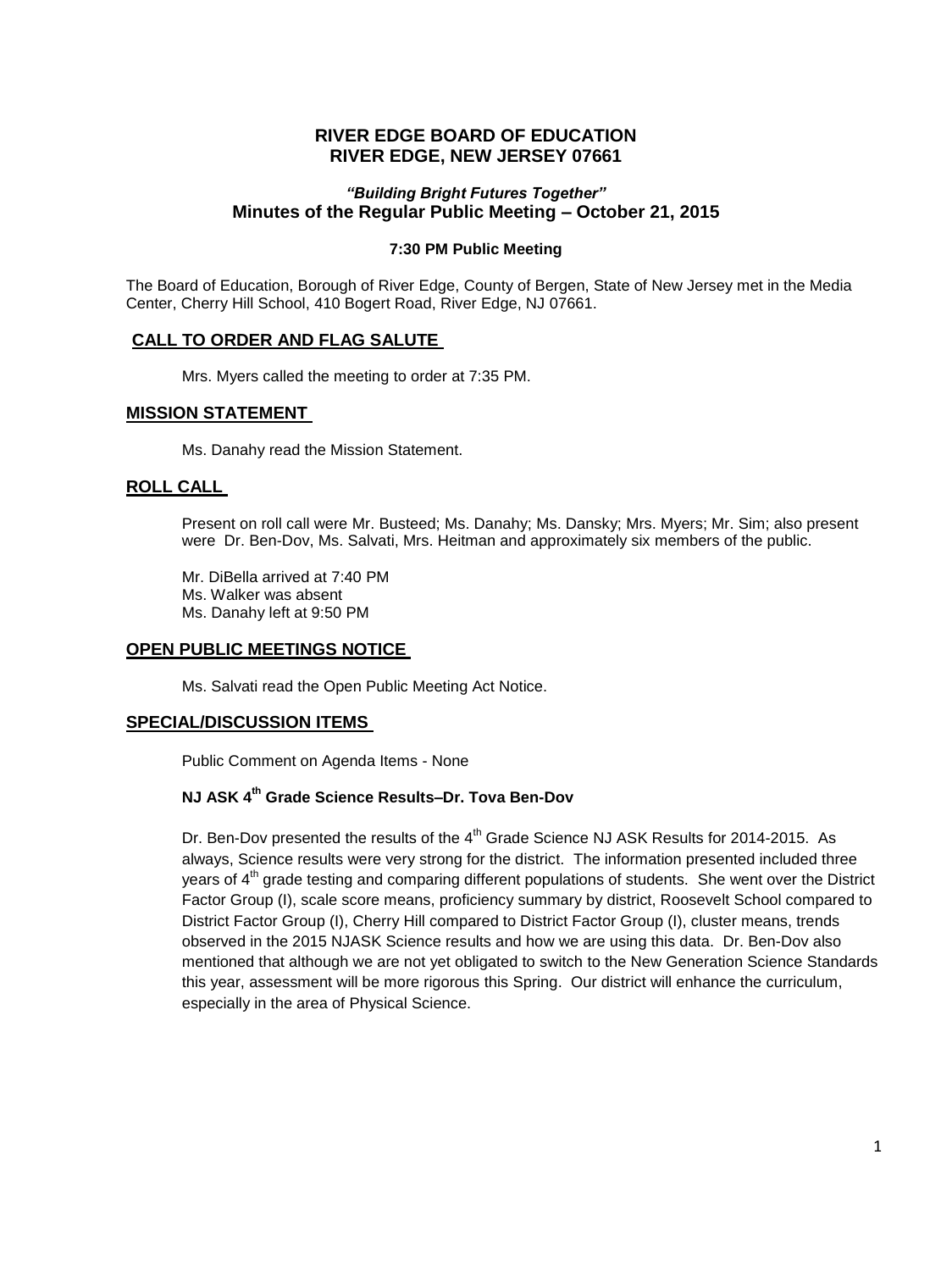#### **Bi-Borough Curriculum – Ms. Julia Diminich, Bi-Borough Curriculum Supervisor**

Ms. Diminich reviewed the activities she has been working on from the beginning of the school year for Oradell and River Edge. She went over the categories of Curriculum, Instruction, and Assessment. In curriculum, she spoke of Bi-Borough curriculum that was worked on over the summer, curricular updates from July, technology standards, 21<sup>st</sup> century skills, life and career education, and upcoming curricular work. In instruction, she spoke about content, vertical articulation, professional development, resources, and learning environment. In assessment, she spoke about the variety of purposeful assessments. She also discussed the fact that a Report Card Committee will convene to work on new Report Cards that reflect Common Core State Standards. She answered all questions asked by the board members and audience.

### **Criteria to Evaluate Math Programs – Ms. Julia Diminich and Ms. Adrienne Spano, Math and Science Instructional Coach and Supervisor**

Ms. Diminich and Ms. Spano went over the evaluation of the math resources and math programs of the River Edge School District. They reviewed goals, collection of evidence of students and teachers, evaluation criteria, and references. They answered all questions asked by the board and the audience.

# **REPORTS**

### **SUPERINTENDENT**

- Dr. Ben-Dov has attended several PARCC events. There was an administrators' meeting on October 23<sup>rd</sup> to discuss PARCC. The State indicated that in mid-November we should receive individual student reports and school and district reports. There will be new baselines and targets for each district and each school to achieve. We will also have guidelines on how to present PARCC results to the public. Dr. Ben-Dov is planning informative evenings for parents.
- Professional Development on October  $12<sup>th</sup>$  was very successful. There was a guest speaker on motivation in educational settings. There will be another Professional Development Day scheduled for November  $3<sup>rd</sup>$ . The Administrators are working on planning all details.
- Week of Respect was successful in all schools. Multicultural literature was taught in the classrooms, and received great feedback from students.
- The Statewide Parent Advocacy Network (SPAN) along with the River Edge Special Education Parent Advisory Group (SEPAG) is hosting a Bergen County Special Education Parent Leadership Round Table on November 17<sup>th</sup> at Cherry Hill School.
- The Ethics Commission will be providing more information about nepotism and board member conflicts on October  $27<sup>th</sup>$ . Dr. Ben-Dov is holding back on the second readings for the policies that were board approved on October  $7<sup>th</sup>$ , until after that time.
- There will be a Technology Meeting tomorrow afterschool to discuss future plans including Science, Technology, Engineering, Math (STEM).
- Dr. Ben-Dov joined the  $5<sup>th</sup>$  grade class trip today at the Fort Lee Historical Park. She had a great time and said it's a great educational trip for the students.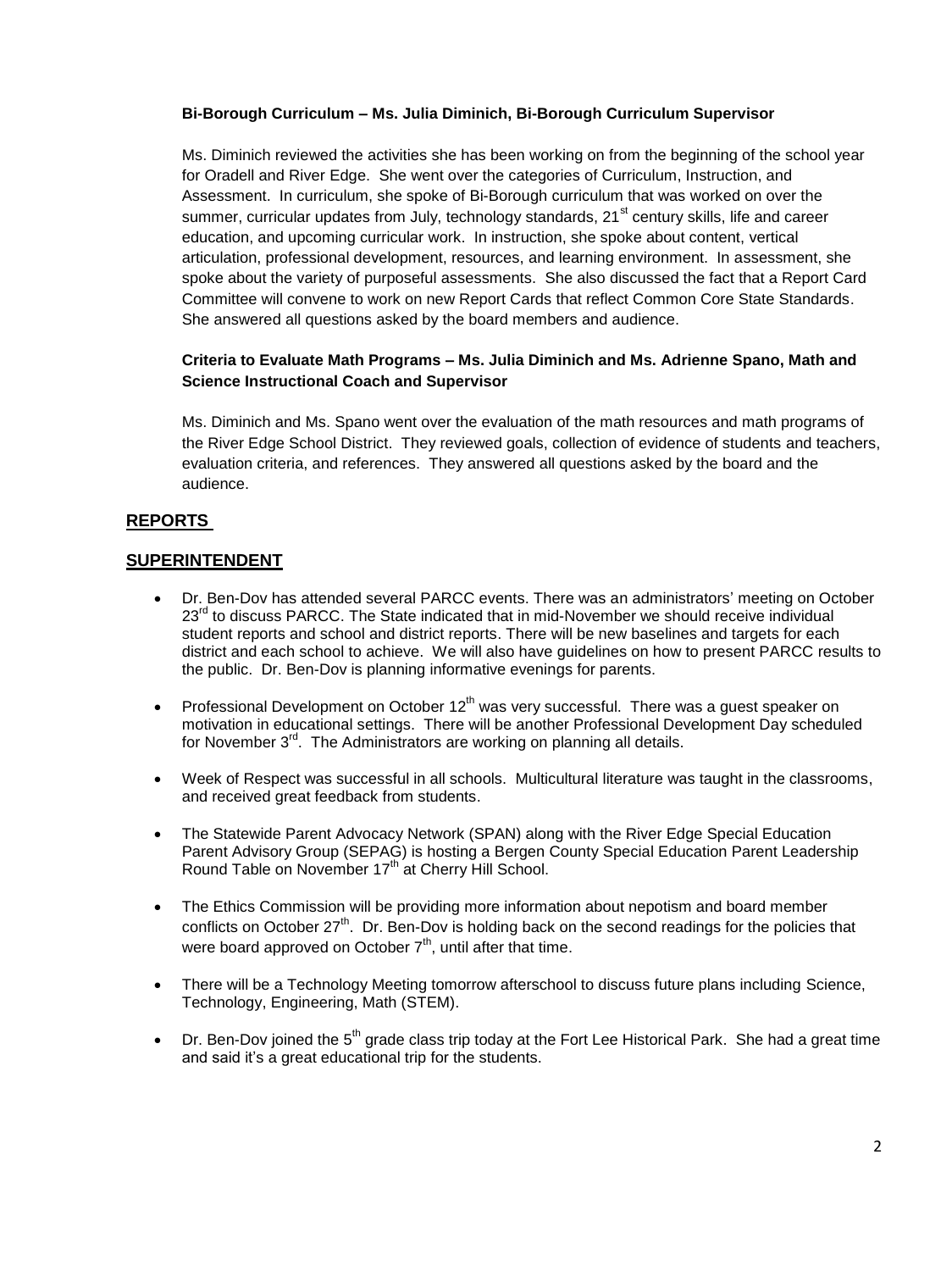# **PRINCIPAL**

Mrs. Heitman reported on the following:

- Week of Respect was October 5th to October 9th. It went very well; many activities were planned. Mrs. Heitman is very excited about the students announcing "good morning" in different languages during morning announcements.
- The Fire Prevention Assembly was held on October 13<sup>th</sup>. Mrs. Heitman thanked Tom Smith for all of his work.
- School Visitation Day was on October  $20<sup>th</sup>$
- The Halloween parades are scheduled for Friday, October 30th. Cherry Hill and Roosevelt's parades start at 2:00 PM. Both schools will have a Halloween Party that evening sponsored by the PTOs.
- Mrs. Heitman has joined Twitter and will be tweeting about Cherry Hill School
- Mrs. Heitman demonstrated how students are using QR Codes in the Library. These scan codes provide book summaries to the students.

# **BOARD SECRETARY**

- Ms. Salvati will distribute a tentative budget calendar at the November 11<sup>th</sup> board meeting. It will go on the November  $18<sup>th</sup>$  agenda for approval.
- Ms. Salvati reminded the board members to create Gmail accounts in order to use the district chromebooks for board meetings.

### **PRESIDENT**

- $\bullet$  Mrs. Myers attended the President's Breakfast on Saturday, October 17<sup>th</sup>
- Mrs. Myers reminded the board the NJSBA Fall Conference is on October 27-October 29<sup>th</sup>

#### **COMMITTEES**

 Ms. Danahy stated there was a Finance and Facilities Meeting tonight before the board meeting. They discussed June Court steps, tentative budget calendar, and telephone upgrades.

### **MOTIONS TO BE ACTED UPON**

### **A. ADMINISTRATION/POLICY**

- 1. That the Board of Education approve the staff development and travel as per the schedules for October 2015 including relevant mileage reimbursement. (Addendum)
- 2. That the Board of Education approve the NJ Quality Single Accountability Continuum (NJQSAC) Statement of Assurance for the 2015-2016 school year.
- 3. That the Board of Education approve Dr. Tova Ben-Dov, Superintendent, to attend the 2016 National Conference on Education in Phoenix, AZ, February 11, 2016 to February 13, 2016.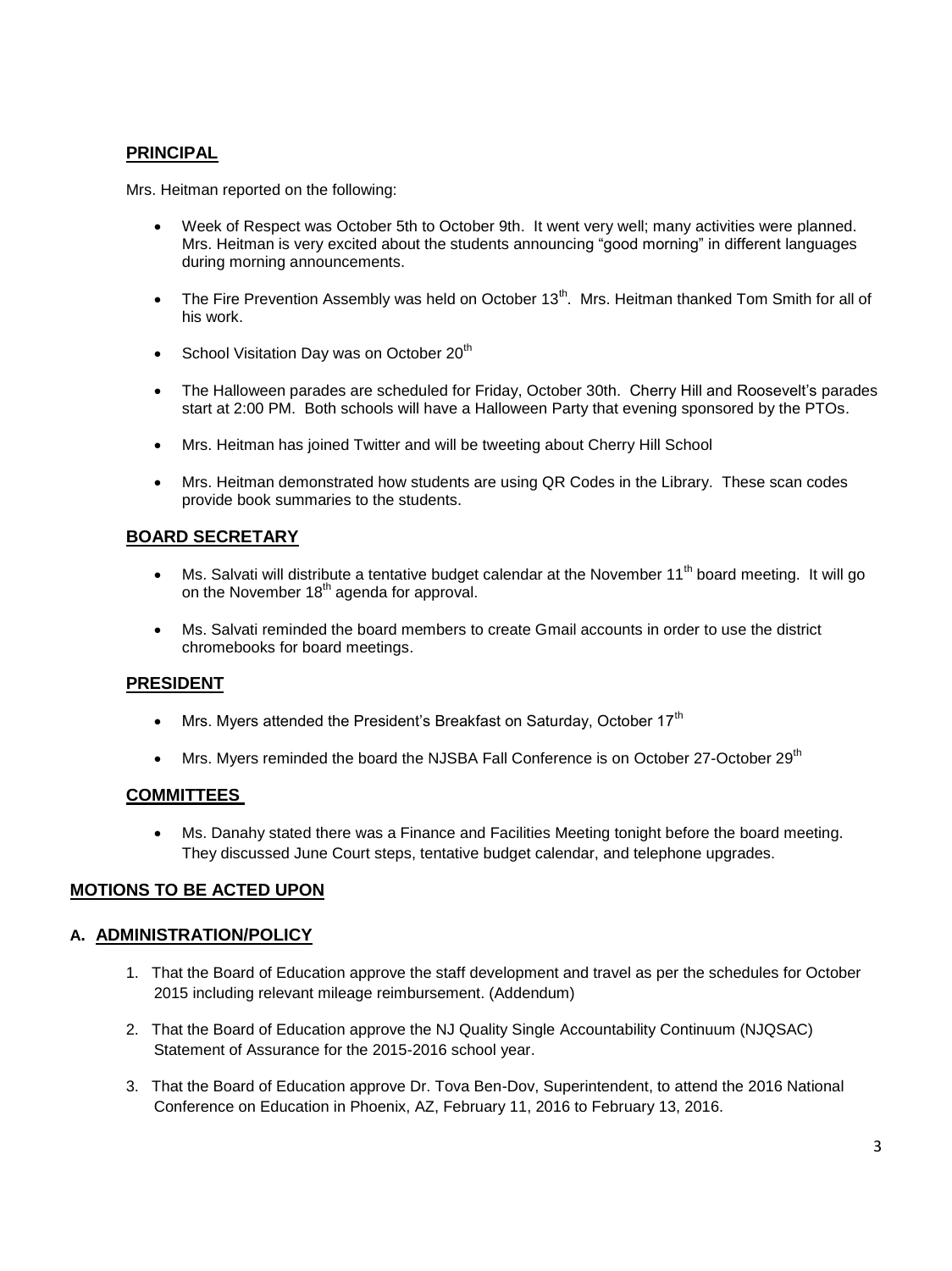#### **Motion by: Mr. Busteed Seconded by: Mr. DiBella**

Ayes: Mr. Busteed, Ms. Danahy, Ms. Dansky, Mr. DiBella, Mr. Sim, Mrs. Myers Nays: None

### **B. CURRICULUM/EDUCATION** - None

### **C. BUILDING & GROUNDS** – None

#### **D. FINANCE/GRANTS/GIFTS**

- 1. That the Board of Education approve the bills & claims dated October, 2015 totaling \$895,752.85 including checks #37778 through #37894. Payrolls dated September 11, 2015 and September 30, 2015, totaling \$1,063,939.29 issued therefore, a copy of such warrants list are attached as part of these minutes. (Addendum)
- 2. That the Board of Education approve the Budget Transfers for the school year 2015-2016 as of August 31, 2015. (Addendum)
- 3. That the River Edge Board of Education approve the Board Secretary's and Treasurer's Reports for the period ending August 31, 2015.

Further, we certify that as of August 31, 2015 after review of the secretary's monthly financial report (appropriations section) and upon consultation with the appropriate district officials, to the best of our knowledge no major account or fund has been over expended in violation of N.J.A.C. 6A:23-2.11 and that sufficient funds are available to meet the districts financial obligation for the remainder of the fiscal year.

- 4. That the Board of Education accept a donation from the River Edge Education Foundation in the amount of \$3,486.98 for the district to be used to purchase multi-cultural books to support the Character Education Program in River Edge.
- 5. That the Board of Education approve the purchase of four Samsung Chromebook carts from CDW Government Direct in the amount of \$29,975.40 as per State Contract # MRESC 15/16-11.
- 6. That the Board of Education approve the establishment of a Section 457 Plan with AXA Equitable.

#### **Motion by: Mr. DiBella Seconded by: Mr. Sim**

Ayes: Mr. Busteed, Ms. Danahy, Ms. Dansky, Mr. DiBella, Mr. Sim, Mrs. Myers Nays: None

### **E**. **PERSONNEL**

- 1. That the Board of Education approve Dr. Christopher Nicpon, School Doctor, from December 1, 2015 to June 30, 2016 at an annual rate of \$3,500, prorated.
- 2. That the Board of Education accept, with regret, the resignation of Shannon Knapp, ABA Aide, effective November 13, 2015.
- 3. That the Board of Education, with the recommendation of the Superintendent approve Valerie Gancarz-Demarco, Interim Behavior Analyst, effective November 1, 2015 to on or about December 7, 2015, at a per diem rate of \$459.73 per day.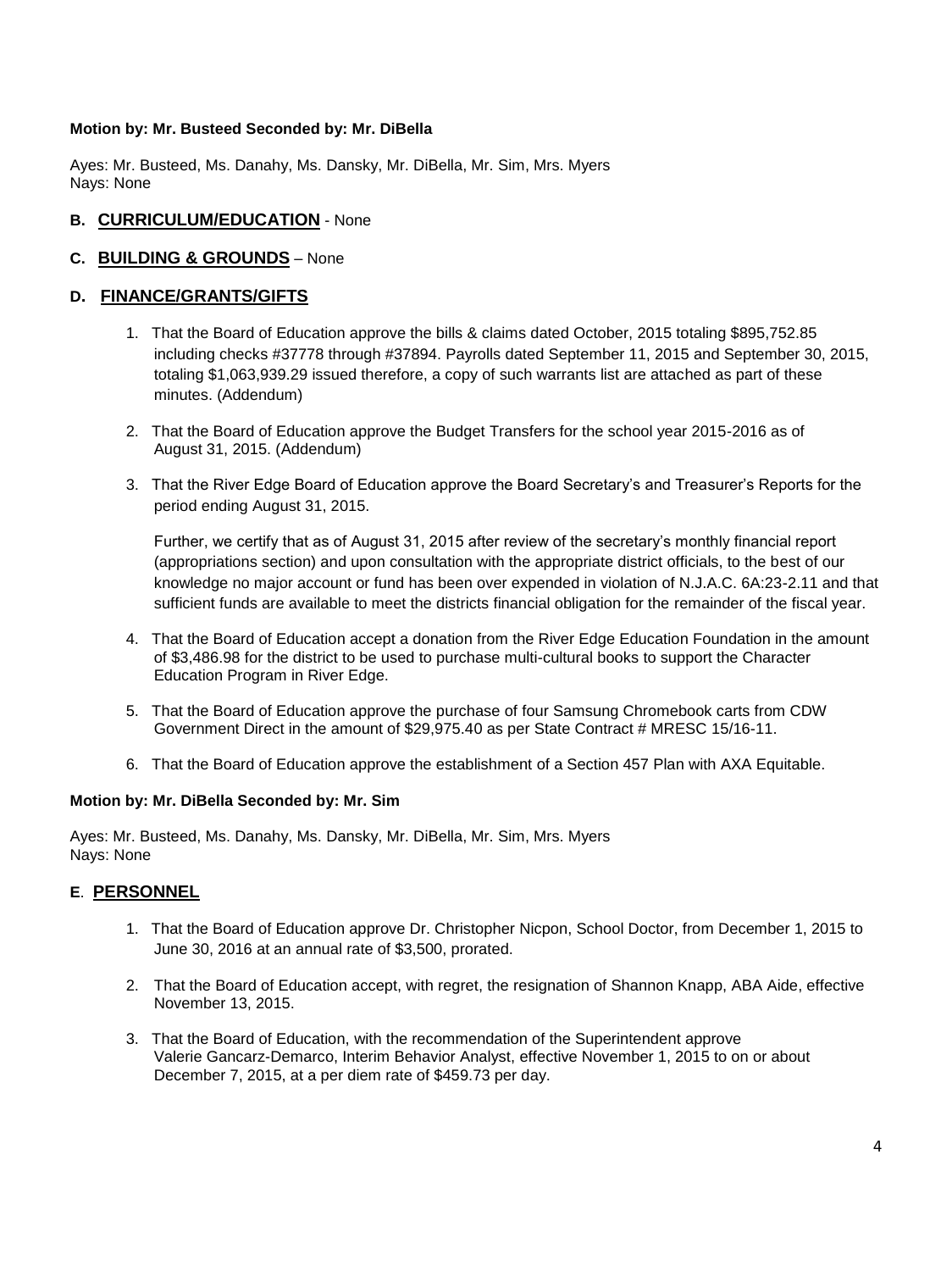#### **Motion by: Mr. Sim Seconded by: Ms. Dansky**

Ayes: Mr. Busteed, Ms. Danahy, Ms. Dansky, Mr. DiBella, Mr. Sim, Mrs. Myers Nays: None

# **F**. **RIVER EDGE SPECIAL EDUCATION** - None

# **G**. **REGION V ADMINISTRATION & TRANSPORTATION**

- 1. That the Board of Education approve the bills & claims dated October, 2015 totaling \$615,749.28 including checks #64964 through #65119.
- 2**. BE IT RESOLVED THAT THE REGION V COUNCIL FOR SPECIAL EDUCATION WILL PROVIDE SHARED SERVICES FOR ITS MEMBER DISTRICTS AND BE IT FURTHER RESOLVED THAT THE RIVER EDGE BOARD OF EDUCATION,** upon recommendation of the Superintendent, approve the following Region V Shared Services Consultants, Psychologists, Learning Disabilities Teacher Consultants, Social Workers, Speech Language Specialists, Occupational and Physical Therapists, Translators to provide evaluations, direct services and consultation, to non-public and public schools for member districts upon request for the 2015-2016 school year.

| Claire L. Geveke             | Learning Disabilities Teacher Consultant |
|------------------------------|------------------------------------------|
| Innovative Therapy Group LLC | Occupational and Physical Therapy        |
| Nicole Hill                  | <b>Physical Therapist</b>                |
| Susan Confrancisco           | Psychologist                             |
| Christine L. Higgins         | Speech and Language Specialist           |

- 3. That the Board of Education approve the 2015-2016 Jointure Transportation Agreement between Region V/River Edge (Host) and Pascack Region II (Joiner).
- 4. That the Board of Education approve the 2015-2016 Jointure Transportation Agreement between Region V/River Edge (Host) and South Bergen Jointure Commission (Joiner).
- 5. That the Board of Education approve the 2015-2016 Jointure Transportation Agreement between Region V/River Edge (Host) and Watchung Hills Regional H.S. (Joiner).
- 6. That the Board of Education approve the 2015-2016 Jointure Transportation Agreement between Region V/River Edge (Host) and Keansburg B.O.E. (Joiner).
- 7. That the Board of Education approve the 2015-2016 Jointure Transportation Agreement between Region V/River Edge (Host) and Westfield B.O.E. (Joiner).
- 8. That the Board of Education approve the following Bid and Quote Contracts with Alpha Care Transportation.

| Route # | <b>School</b>               | <b>Per Diem</b> |
|---------|-----------------------------|-----------------|
| 2227    | Bergen Center for Child Dev | \$195.00        |
| Q227    | Bergen Center for Child Dev | \$160.00        |
| Q228    | <b>B.F. Gibbs School</b>    | \$160.00        |
| Q255    | Shepard High School         | \$180.63        |
| 2237    | Shepard Middle School       | \$140.00        |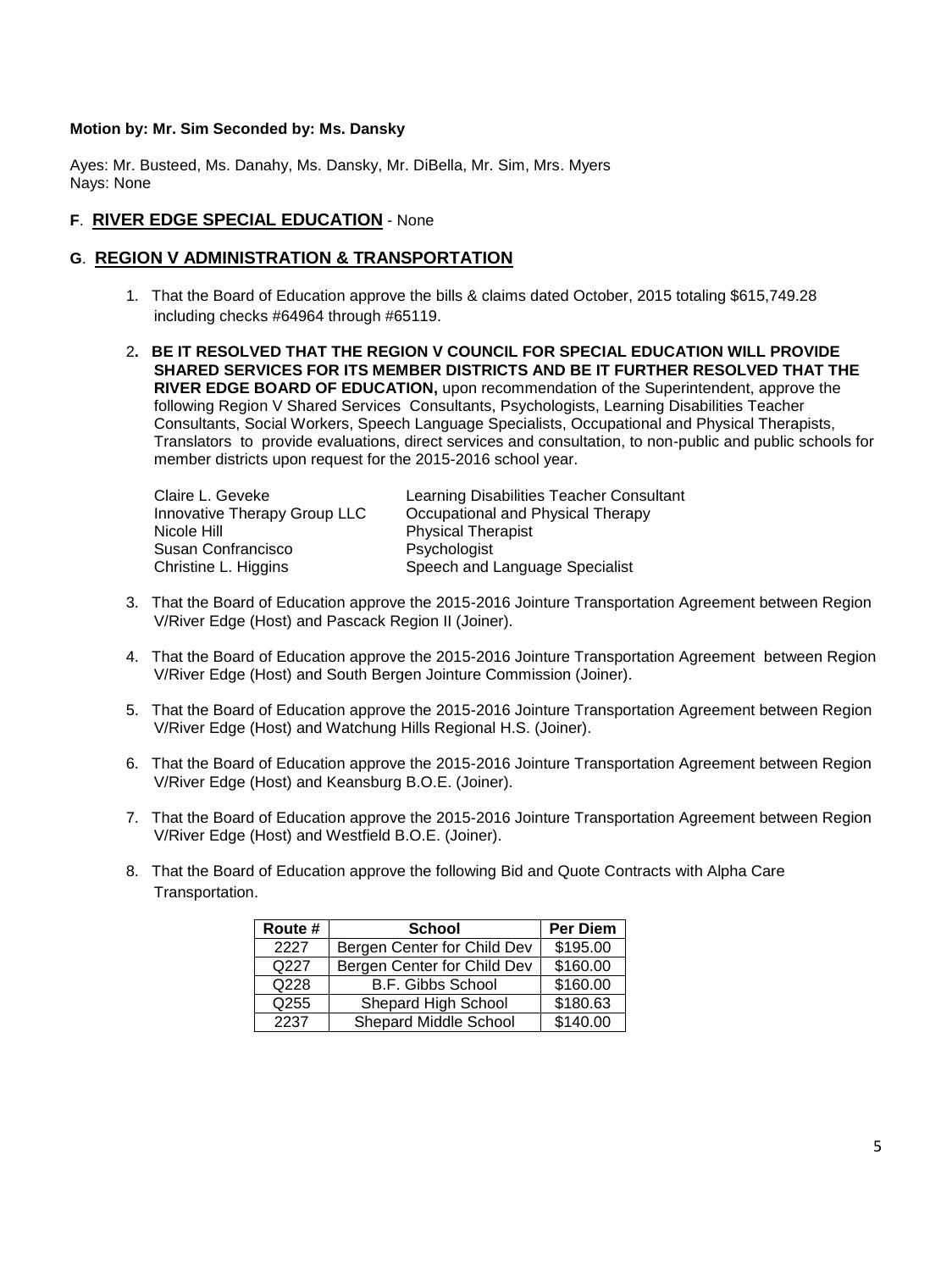9. That the Board of Education approve the following Renewal Contracts with Ace Transportation.

| Route # | School                        | <b>Per Diem</b> |
|---------|-------------------------------|-----------------|
| 1924    | <b>Cornerstone Day School</b> | \$149.79        |
| 1995    | <b>Alpine Learning Center</b> | \$161.21        |

10. That the Board of Education approve the following Bid results from the August 13, 2015 bid.

| Route # | <b>Transporter</b>               | Per Diem |
|---------|----------------------------------|----------|
| 2203    | 4 Diamond Transportation         | \$153.00 |
| 2204    | <b>Swift Medical Services</b>    | \$189.00 |
| 2205    | Destiny 23                       | \$92.00  |
| 2208    | First Choice Trans School & Limo | \$87.00  |
| 2209    | Destiny 23                       | \$198.00 |
| 2212    | <b>Durham School Services</b>    | \$245.00 |
| 2214    | We Care School Trans             | \$189.00 |
| 2215    | First Choice Trans School & Limo | \$198.00 |
| 2216    | A-1 Elegant Tours Inc.           | \$346.00 |
| 2217    | We Care School Trans             | \$201.00 |
| 2218    | We Care School Trans             | \$201.00 |
| 2219    | <b>Valley Transportation</b>     | \$165.50 |
| 2220    | <b>FS Transportation</b>         | \$214.00 |
| 2221    | <b>Valley Transportation</b>     | \$94.75  |
| 2224    | <b>Timmy Transportation</b>      | \$178.00 |
| 2225    | We Care School Trans             | \$107.00 |
| 2226    | We Care School Trans             | \$211.00 |
| 2227    | Alpha Care                       | \$195.00 |
| 2228    | We Care School Trans             | \$250.00 |
| 2230    | Destiny 23                       | \$169.00 |
| 2232    | Ombali LLC                       | \$147.00 |
| 2233    | Rinaldi Transportation           | \$212.00 |
| 2234    | We Care School Trans             | \$190.00 |
| 2235    | We Care School Trans             | \$261.00 |
| 2236    | We Care School Trans             | \$87.50  |

#### **Motion by: Ms. Dansky Seconded by: Ms. Danahy**

Ayes: Mr. Busteed, Ms. Danahy, Ms. Dansky, Mr. DiBella, Mr. Sim, Mrs. Myers Nays: None

### **OLD/NEW BUSINESS**

Ms. Dansky spoke about the Green Team initiatives. She also stated the shredding truck has been rescheduled to Saturday, November 7<sup>th</sup>.

#### **PUBLIC DISCUSSION** – None

#### **CLOSED SESSION**

That the Board of Education convene into closed session at 9:40 PM to discuss contractual matters.

#### **Motion by: Ms. Dansky Seconded by: Ms. Danahy**

Ayes: Mr. Busteed, Ms. Danahy, Ms. Dansky, Mr. DiBella, Mr. Sim, Mrs. Myers Nays: None